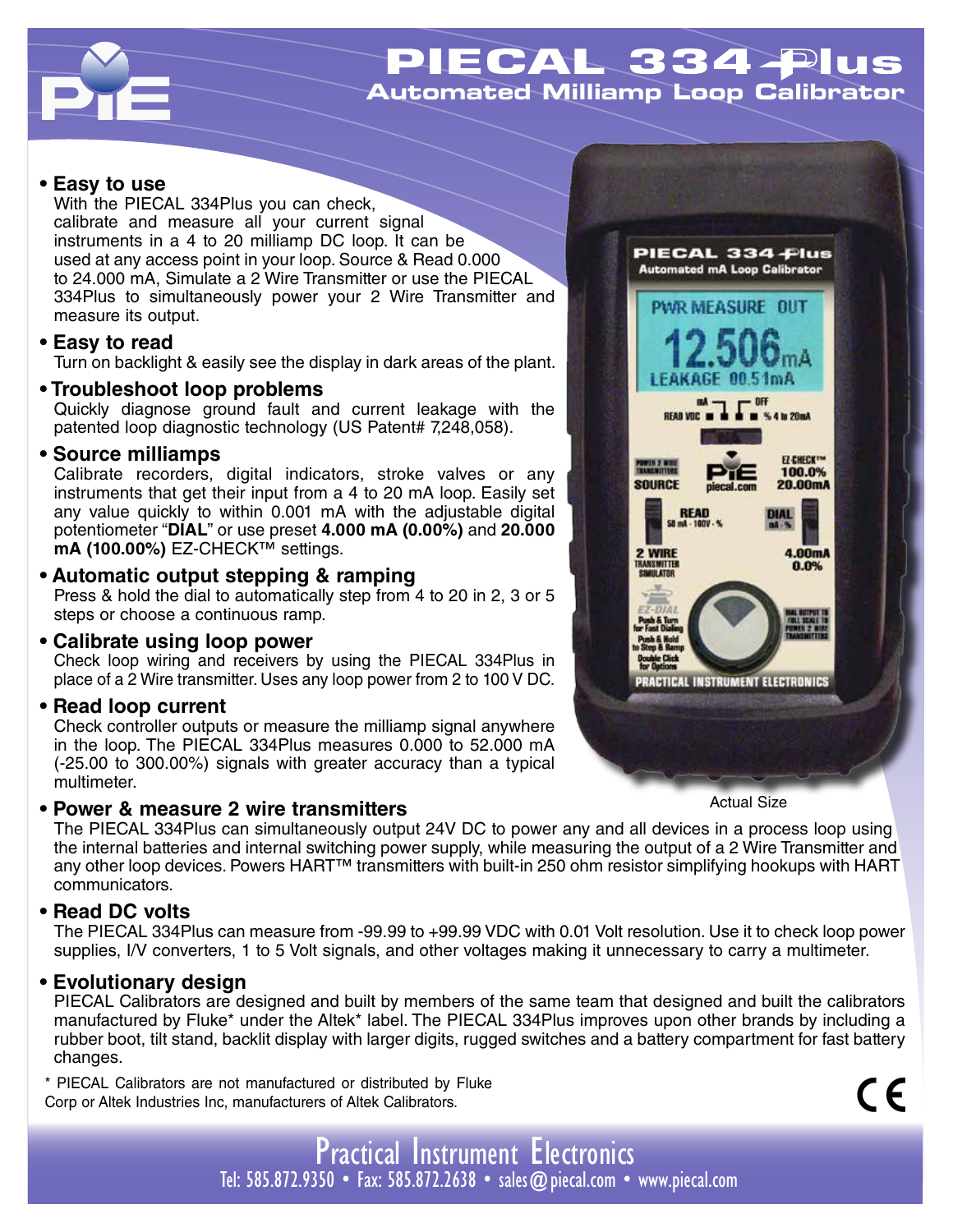#### **Ground Leak Detection**

Have you ever replaced a "faulty" transmitter only to find the problem was somewhere else in the loop? And did you end up throwing the transmitter away after you fixed the other problem "just in case" the transmitter was faulty?

If you find a loop where the transmitter is calibrated correctly but all the readings elsewhere in the loop have a fixed offset this is due to a *Zero Shift*. This zero shift is typically caused by some current in the loop bypassing the transmitter. This might be caused by ground faults, moisture or corrosion.

If you have some loops that are erratic after it rains there may be moisture present in a junction box or where insulation has broken down. Turn on Ground Leak Detection and use the PIECAL 334Plus to power up the loop. Any current that isn't controlled by the transmitter or other current control element will be indicated as leakage on the PIECAL 334Plus display.

The PIECAL 334Plus powers up the 2-Wire transmitter or loop and indicates the total current and the uncontrolled current. This provides information useful in troubleshooting loop errors.

#### **Typical Error Conditions**



The PIECAL 334Plus is supplying the loop voltage. A calibrated transmitter is limiting the loop current to 12.00 mA. An additional 0.51 mA is not controlled by the transmitter and is leaking somewhere in the loop.



The PIECAL 334Plus is supplying the loop voltage. There is an control loop error. This may be a transmitter (set for upscale burnout) with a bad or missing sensor, or a short in the loop.

#### **Using Ground Leak Detection (From the Instruction Manual)**

#### **mA OUT, % OUT (Percent of 4 to 20 mA)**

Find current leaks in loops caused by ground faults, moisture or corrosion. The 334Plus simultaneously supplies power to a 2 Wire Transmitter (or loop with a transmitter) while displaying the 4 to 20 mA output and the amount of current leaking in the loop.

- 1) Disconnect one or both input wires from the device to be calibrated.
- 2) Select " $mA$ " or "% 4 to 20 $mA$ " with slide switch  $\odot$ .
- 3) Select "**SOURCE**" using slide switch 2.
- 4) Turn the knob  $\textcircled{\tiny{4}}$  clockwise several times until full scale output (>24.000 mA/125.00%) The display will indicate **"PWR MEASURE"** and "**LEAKAGE:**"
- 5) Connect the red source lead of the PIECAL 334Plus to the plus (+) input of the device and the black source lead to the minus (-).

The PIECAL 334Plus supplies a nominal 24 volts DC at 24 mA to the 2 Wire Transmitter or loop. The current passed by the transmitter will be accurately displayed by the PIECAL 334Plus along with an indication of leakage current at the bottom of the display. If there is an uncontrolled loop, a transmitter with upscale burnout, bad or missing sensor or a short the display shows "ALOOP > 24mA"

**Note:** Many installed transmitters will normally indicate 0.01 to 0.10 mA leakage without significant control problem. Unstable readings may indicate loose connections or the presence of moisture.



#### **Warranty**

Our equipment is warranted against defective material and workmanship (excluding batteries) for a period of three years from the date of shipment. Claims under warranty can be made by returning the equipment prepaid to our factory. The equipment will be repaired, replaced or adjusted at our option. The liability of Practical Instrument Electronics (PIE) is restricted to that given under our warranty. No responsibility is accepted for damage, loss or other expense incurred through sale or use of our equipment. Under no condition shall Practical Instrument Electronics, Inc. be liable for any special, incidental or consequential damage.